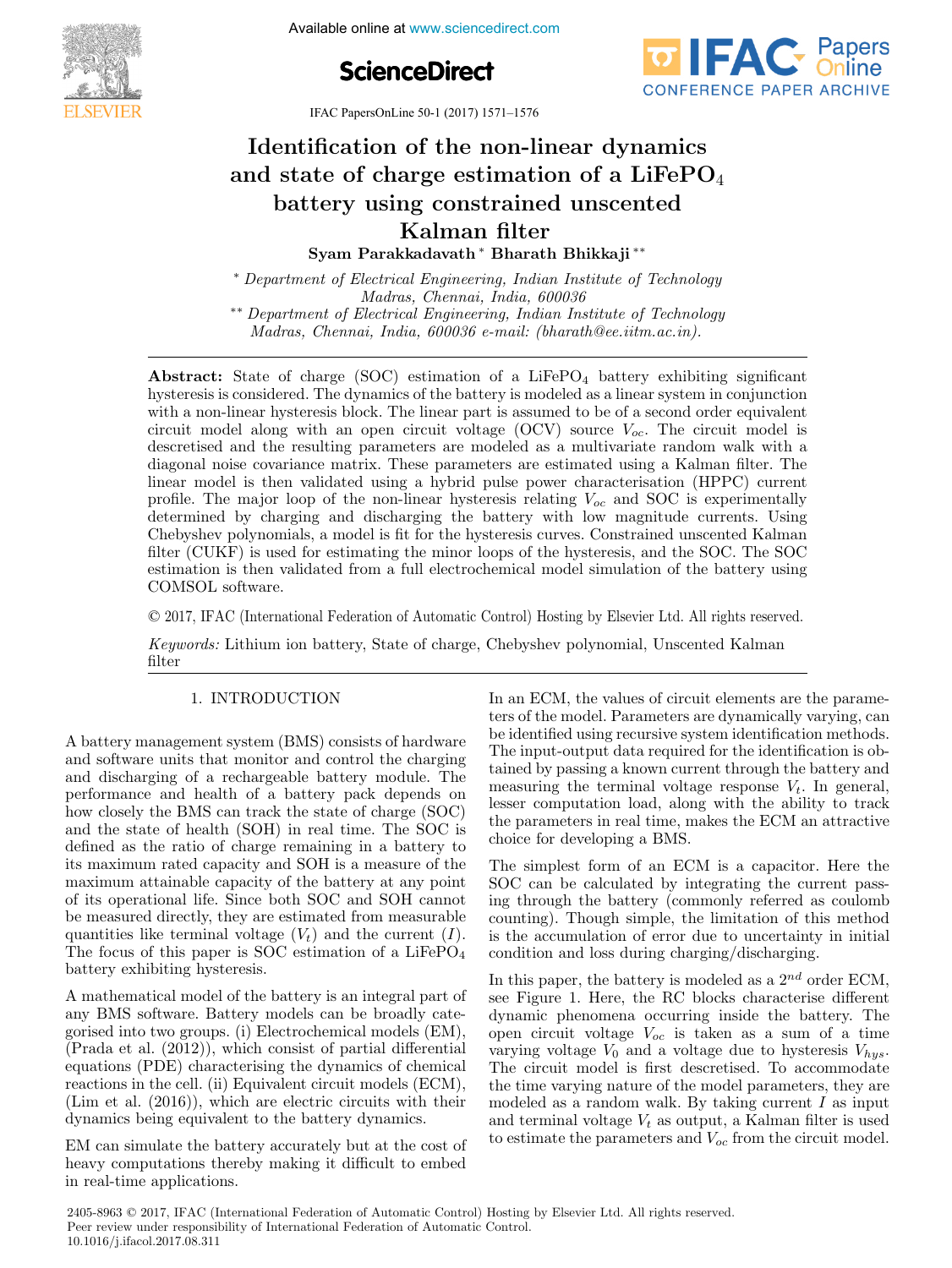Certain types of Lithium ion batteries show hysteresis behavior between SOC and  $V_{oc}$ . In this paper, to model the hysteresis, a small but constant current (charging/discharging) is applied across the battery. At a very low magnitude of current, the terminal voltage  $V_t$  of the battery is almost equal to the  $V_{oc}$  and integrating the current (coulomb counting) would approximately give the SOC of the battery. The SOC and the  $V_{oc}$  are plotted over one full charging and discharging cycle to obtain the major loop of the hysteresis. A polynomial is fit to the major loop, using Chebyshev polynomials. Using the polynomial fit of hysteresis major curves, a hysteresis model is developed. A constrained unscented Kalman filter (CUKF) is used to estimate the SOC from the hysteresis model.

The above mentioned SOC estimation paradigm is applied to a commercially available  $LiFePO<sub>4</sub>$  battery which is known to show notable hysteresis. A known current profile is applied across the battery and the terminal voltage  $V_t$  is recorded. From the input current and output voltage data, the  $V_{oc}$  is estimated using the Kalman filter and the SOC is estimated using the CUKF. To validate the SOC estimates obtained, a full electrochemical model of the battery is simulated using COMSOL for the same current profile. The experimentally verified parameters of the battery used for building the COMSOL model is available in Prada et al. (2012). This validates the effectiveness and reliability of the proposed method. SOC estimated by COMSOL is assumed to be close to actual SOC and is compared with the SOC estimated using the proposed algorithm. They are found to be in close match.

This paper is organised as follows. In Section 2, the circuit model for the Li-ion battery is discussed. Section 3 details the experimental setup. Section 4 contains the entire algorithm proposed for SOC estimation. Section 5 provides an experimental validation for the proposed algorithm. And finally, the paper concludes in Section 6.

#### 2. MODELING OF LITHIUM ION BATTERY

As a trade off between minimal execution time and accuracy of the estimation, an ECM with two RC blocks is chosen to capture the linear dynamics of the battery, see Fig. 1. This is a well known model and has been used frequently in the past (Tang et al. (2011); Lim et al.  $(2016)$ . Here, the first block  $R_1C_1$  characterises the diffusion of  $Li$  + ions across the concentration gradient and the second block  $R_2C_2$  accounts for double layer effect in the electrodes. The resistor  $R$  represents the effective internal impedance of the cell.  $V_{hys}$  is the voltage due to hysteresis and  $V_t$  is the terminal voltage across the battery. I is the current passing through the battery, which is taken as positive while discharging and negative while charging.

#### 3. EXPERIMENTAL SETUP

A commercial Li-ion cell, ANR26650M1A from A123 systems is utilised for this study. The rated capacity of the cell is 2300 mAh and the nominal voltage is 3V. The voltage at fully discharged state is 2.8V and at fully charged state is 3.6V. The cathode material is  $LiFePO<sub>4</sub>$  and the anode is made of graphite. Three of such cells are connected



Fig. 1. Second order ECM of a Li ion battery.

in parallel to form a battery with an overall capacity of 6900 mAh, which is used for the experiments. A battery tester (Kikusui PFX2021, 20V, 10A) is used to procure the terminal voltage  $(V_t)$  and current (I) as data for all charging-discharging experiments. All measurements were taken at room temperature.

#### 4. ESTIMATION ALGORITHMS

There are two stages leading to SOC estimation. In the first stage,  $V_{oc}$  is estimated from  $V_t$  and  $I$ , and in the second stage the SOC is estimated from the  $V_{oc}$ .

## 4.1  $V_{oc}$  estimation

From the circuit model shown in Fig. 1, using Kirchhoff law, the following relationship can be derived,

$$
V_t(k) = V_{oc}(k) + I(k)R + V_1(k) + V_2(k) + e(k)
$$
 (1)

where  $e(k)$  is the measurement noise.  $V_1(k)$  and  $V_2(k)$ are the voltages across the RC blocks.  $I(k)$  is the current through the battery and  $V_{oc}(k)$  is the open circuit voltage.

Discretising the differential equation of the ECM leads to the discrete state space model,

$$
\begin{bmatrix} V_1(k) \\ V_2(k) \end{bmatrix} = A \begin{bmatrix} V_1(k-1) \\ V_2(k-1) \end{bmatrix} + BI(k-1) \tag{2}
$$

$$
V_t(k) - V_{oc}(k) = C \begin{bmatrix} V_1(k) \\ V_2(k) \end{bmatrix} + DI(k)
$$
 (3)

where

$$
A = diag(\mu_1, \mu_2), \quad B = [\rho_1 \ \rho_2]^T, \quad C = [1 \ 1], \quad D = [R]
$$
  
with,

$$
\mu_1 = exp(-\delta t/(R_1 C_1)), \quad \rho_1 = R_1(1 - exp(-\delta t/(R_1 C_1)))
$$
  
\n
$$
\mu_2 = exp(-\delta t/(R_2 C_2)), \quad \rho_2 = R_2(1 - exp(-\delta t/(R_2 C_2)))
$$

where  $\delta t$  is the sampling time.

The details of this discretisation can be found in Tang et al. (2011) and references therein. Using (2) and (3) in (1) yields an auto regressive moving average (ARMA) model

$$
V_t(k) = \theta_1 V_t(k-1) + \theta_2 V_t(k-2) + \theta_3 I(k) +
$$
  
\n
$$
\theta_4 I(k-1) + \theta_5 I(k-2) + \theta_6 + e(k)
$$
 (4)

where

$$
\theta_1 = \mu_1 + \mu_2 \qquad \theta_4 = \rho_1 - \rho_2 - R(\mu_1 + \mu_2)
$$
  
\n
$$
\theta_2 = -\mu_1 \mu_2 \qquad \theta_5 = \mu_1 \mu_2 R - \rho_1 \mu_2 - \rho_2 \mu_1
$$
  
\n
$$
\theta_3 = R \qquad \theta_6 = (1 - (\mu_1 + \mu_2) + \mu_1 \mu_2)V_{oc}.
$$
 (5)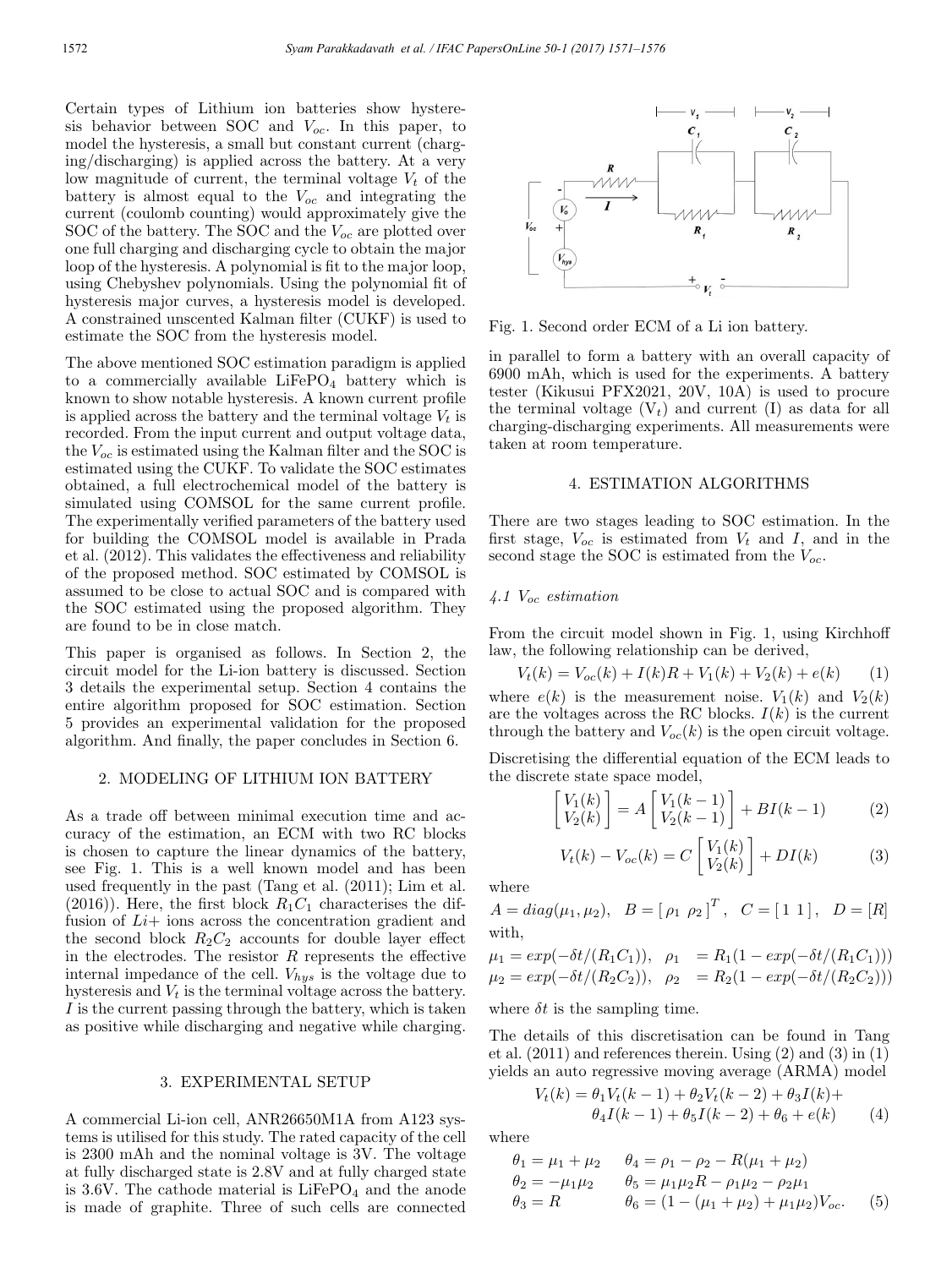Note, the open circuit voltage

$$
V_{oc} = \theta_6 / (1 - \theta_1 - \theta_2) \tag{6}
$$

can be computed using the estimates of  $\theta_1, \theta_2$  and  $\theta_6$ . Equation  $(4)$  can be written in the form

$$
V_t(k) = \phi^T(k)\theta(k) + e(k),\tag{7}
$$

where

$$
\theta(k) = \left[\begin{array}{ccc} \theta_1(k) & \theta_2(k) & \dots & \theta_6(k) \end{array}\right]^T \tag{8}
$$

and

 $\phi(k)=[V_t(k-1) V_t(k-2) I(k) I(k-1) I(k-2) I]^T$ . (9) The parameters of a battery vary with time since the impedance of the battery changes with SOC (Illig et al. (2013)). To account this in (7) the parameter vector  $\theta(k)$ is taken to be time varying (slowly time varying).

Estimation of  $\theta(k)$  from (7) is a standard problem in system identification. If  $\theta$  were a constant, then (7) can be rewritten in state space form as,

$$
\theta(k+1) = \theta(k)
$$
  
 
$$
V_t(k) = \phi(k)\theta^T(k) + e(k).
$$
 (10)

Applying the Kalman filter to this model would yield an optimal state,  $\theta(k+1)$ , which are the estimates of the parameter  $\theta(k)$ . To track the time varying parameters, the state equation in (10) is modified to a random walk model.

$$
\theta(k+1) = \theta(k) + v(k)
$$
  

$$
E(v(k)v^{T}(k)) = L,
$$
 (11)

where  $E(\cdot)$  denotes the expected value and covariance matrix

$$
L = \begin{pmatrix} \lambda_1 & 0 & \cdots & 0 \\ 0 & \lambda_2 & \cdots & 0 \\ \vdots & \vdots & \ddots & \vdots \\ 0 & 0 & \cdots & \lambda_6 \end{pmatrix} \tag{12}
$$

is diagonal and positive definite.  $\lambda_i$ , which are the diagonal elements of L determine how fast the parameters change with time. Smaller the value, slower the change. The  $\lambda$ 's are taken as tuning parameters and chosen such that the estimates of the output

$$
\hat{V}_t(k) = \phi^T(k)\hat{\theta}(k-1)
$$
\n(13)

are brought reasonably close to the true output (measured data  $V_t(k)$ ).

The iteration steps of Kalman filter for the model (10) are

$$
\theta(k) = \hat{\theta}(k-1) + K(k)\epsilon(k) \tag{14}
$$

$$
\epsilon(k) = V_t(k) - \phi^T(k)\hat{\theta}(k-1)
$$
\n(15)

$$
K(k) = P(k-1)\phi(k)/[1 + \phi^{T}(k)P(k-1)\phi(k)] \qquad (16)
$$

$$
P(k) = P(k-1) - \frac{P(k-1)\phi(k)\phi^{T}(k)P(k-1)}{[1+\phi^{T}(k)P(k-1)\phi(k)]} + L.
$$
\n(17)

For validating the  $V_{oc}$  estimation, an HPPC test data (Tang et al. (2011)) is used. HPPC is a current profile having a discharging and a charging pulse with an interval of zero current in between. Here, a number of periodic HPPC pulses with a period of 140s is used. The width of the charge and discharge pulses are 10s each and their magnitude being  $1.5C_b$ . The zero current interval between the charge and the discharge pulses is 40s. The chosen values of the  $\lambda$ 's are given in Table 1. The voltage response  $V_t$  corresponding to the HPPC input is shown in Fig. 2.



Fig. 2.  $V_t$  and the estimated  $V_{oc}$  for the HPPC input.

The  $V_{oc}$ , in (6) is obtained using the Kalman algorithm (17) by taking HPPC current profile as input and  $V_t$  as output, is also plotted.

 $V_t$  converges to  $V_{oc}$  when the current flowing through the battery is zero and the battery is allowed to rest for sometime. Note, from the Fig. 2,  $V_{oc}$  is converging to  $V_t$  in the zero current intervals between discharging and charging pulses. Thus, validating the estimation. The ability of  $V_{oc}$  to recover from a wrong initialisation can also be observed at the initial intervals in Fig. 2.

#### 4.2 SOC estimation

Hysteresis phenomenon in Lithium ion batteries: The LiFePO<sup>4</sup> battery is known to show hysteresis behavior (Roscher and Sauer (2011)), leading to a one-to-many mapping from SOC to  $V_{oc}$ . In such a situation, a proper hysteresis model is necessary for estimating the SOC from the  $V_{oc}$ .

The hysteresis effect of the battery is captured by carrying out a charge - discharge cycle from 0% SOC  $(V_t = 2.8V)$ to 100% SOC ( $V_t = 3.6$ V) and back to 0% SOC. A very low value of current  $(C_b/20)$  is used to ensure that  $V_{oc}$ is approximately equal to  $V_t$ . Since a constant current is applied, the SOC is assumed to be increasing at a constant rate between 0 and 1, when the  $V_t$  varies from 2.8V to 3.6V. Similarly, while discharging with same constant current, the SOC decreases at a constant rate from 1 to 0 with  $V_t$  varying from 3.6V to 2.8V. This experiment yields  $V_{oc}$ -SOC curves which follow separate paths for charging and discharging as shown in Fig. 3. These curves together constitute the major loop of the hysteresis. For modeling the hysteresis behavior, Chebyshev polynomials of degree 14 are fit to the charging and discharging curves plotted in Fig. 3. The fitted curves along with the actual hysteresis data, are shown in the Fig. 3. The Chebyshev polynomial fits for the charging and the discharging curves are denoted by  $P_{ch}(x)$  and  $P_{dch}(x)$  respectively. During normal operations of a battery, the  $V_{oc}$  can attain any value within the boundaries of the hysteresis loop. This value depends on its past value and the direction of the current I. To capture this behavior,  $V_{oc}^k$  ( $V_{oc}$  at time instant k) is written as in Roscher and Sauer  $(2011)$ ,

Table 1. The tuned forgetting factor values.

$$
\begin{array}{ccccccccc}\n\lambda_1 & \lambda_2 & \lambda_3 & \lambda_4 & \lambda_5 & \lambda_6 \\
\hline\n0.02 & 0.001 & 0.001 & 0.0001 & 0.0001 & 0.0001\n\end{array}
$$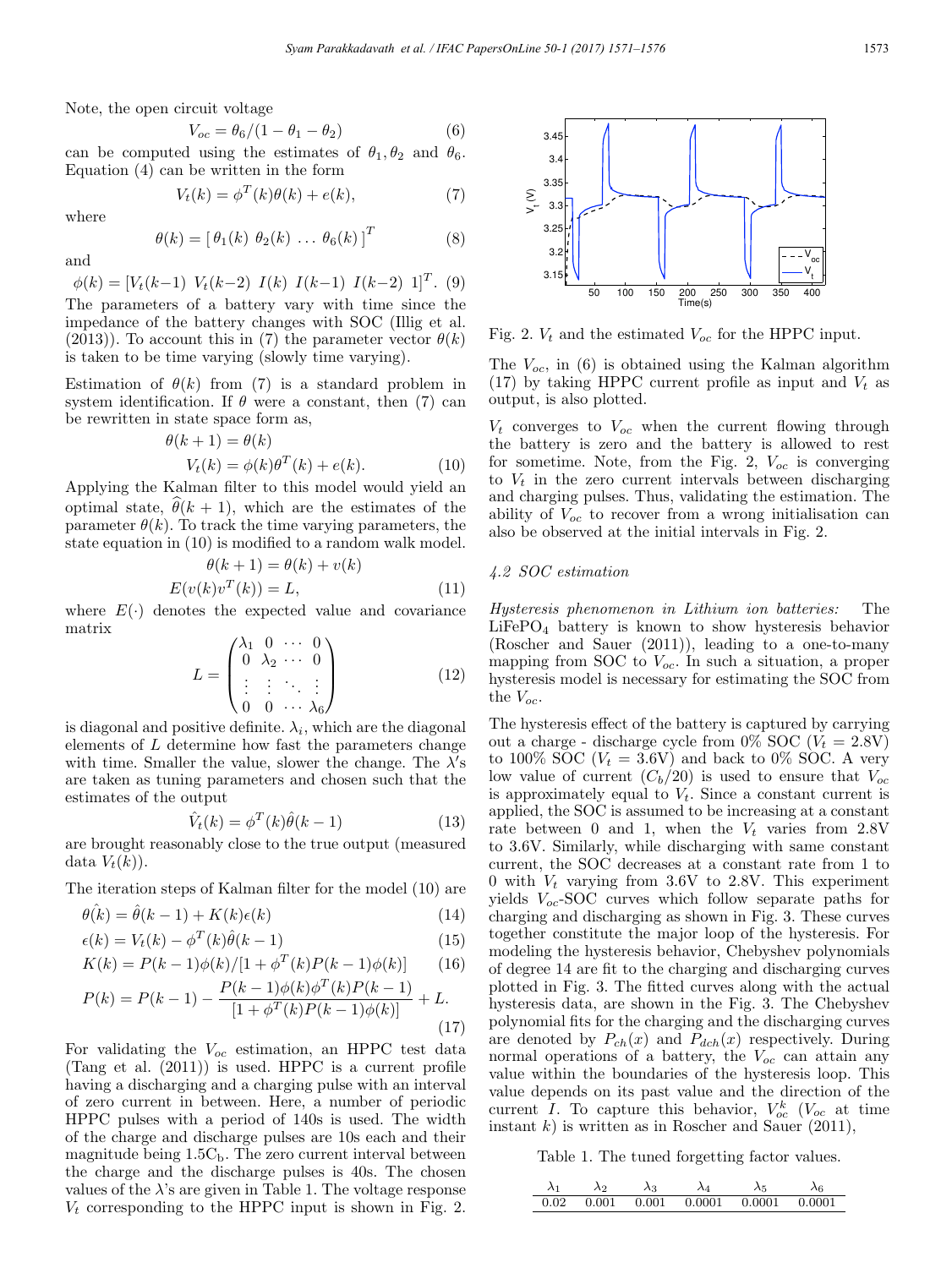

Fig. 3. Chebyshev polynomial model of hysteresis.

$$
V_{oc}^{k}(SOC, \psi) = \psi P_{ch}^{k}(SOC) + (1 - \psi) P_{dch}^{k}(SOC)
$$
 (18)

where  $\psi \in [0, 1]$  is a weighing constant and  $SOC \in [0, 1]$ . Here,  $\psi = 1$  and  $\psi = 0$  are two special cases when the  $V_{oc}$  meets the upper and lower boundaries respectively. When  $0 < \psi < 1$ , the  $V_{oc}$  can be anywhere within the loop forming the minor curves of hysteresis as shown in Fig. 4. Once the  $V_{oc}$  is estimated at an instant k, estimation of the corresponding values of SOC and  $\psi$  is posed as a nonlinear Kalman filtering problem. A constrained unscented Kalman filter (CUKF) (Teixeira et al. (2010)), is used for the SOC estimation.

State Space Model of Hysteresis: The  $SOC_k$  and  $\psi_k$ follow the state equations,

$$
SOC_{k+1} = SOC_k - \eta (I_k \delta t) / C_b \tag{19}
$$

$$
\psi_{k+1} = \psi_k - (I_k \delta t) / C_{hys} \tag{20}
$$

respectively.

Here  $C_b$  is the capacity of the lithium ion cell,  $I_k$  is the current at instant k and  $\delta t$  is the discrete time interval.  $\eta$  is a constant known as coulombic efficiency, which accounts for the loss during charging and discharging.  $\eta$  for charging and discharging states are separately denoted as  $\eta_c$  and  $\eta_d$ , where  $\eta_c \in [0, 1]$  and  $\eta_d > 1$ . For example, if  $\eta_c = 0.98$  for charging and  $\eta_d = 1.02$  for discharging indicates 2% loss during both charging and discharging.

The value of  $V_{oc}$  in hysteresis minor branch is obtained using (18). The transition of  $V_{oc}$  between the hysteresis major curves, see Fig. 4, occurs when the direction of current changes. The direction of the transition depending on sign of current  $I_k$  and the past value of  $V_{oc}$ .  $C_{hys}$ represents the change in capacity during such a transition, see Fig. 4. The value of  $C_{hys}$  depends on the current value of SOC and roughly varies from  $0.1C_b - 0.3C_b$ . Since the accurate value of  $C_{hys}$  may vary as battery ages and is difficult to map along all values of SOC, an average value of  $0.2C_b$  is used in state prediction equation. From (18), (19) and (20), the state space model for hysteresis can be written as

$$
x_{k+1} = Ax_k + Bu_k + w_k
$$
  

$$
y_k = f(x_k, u_k) + v_k
$$
 (21)

where,  $x_k$  is the state vector  $[SOC_k \quad \psi_k]^T$ ,  $u_k$  is the current  $I(k)$ , A is a  $2 \times 2$  identity matrix, Matrix B  $=[\delta t/C \delta t/C_{hys}]^T$ , output vector  $y_k$  is  $V_{oc}$ , and  $f(\cdot)$  is the non-linear function (18).  $w_k$  and  $v_k$  are process noise and measurement noise respectively, which are assumed



Fig. 4. Hysteresis minor branch.

to be Gaussian random variable (GRV) of zero mean with covariance matrices denoted by  $Q'$  and  $R'$ , where,

$$
Q' = \sigma_q^2 \begin{bmatrix} 1 & 0 \\ 0 & 1 \end{bmatrix}, \ R' = \sigma_r^2.
$$
 (22)

Here,  $\sigma_q$  and  $\sigma_r$  are taken as tuning parameters.  $\sigma_q = 0.14$ and  $\sigma_r = 0.07$  were found to be giving the best results. Since the Chebyshev polynomials are defined in [-1,1], SOC is normalised within this interval.

Using CUKF the values of SOC and  $\psi$  are estimated from the state space model (21).

## 4.3 UKF and the concept of sigma points

UKF is a nonlinear Kalman filter which has the ability to avoid filtering errors generated by linearisation of a nonlinear model. See (Julier and Uhlmann (1997)). In UKF, a set of deterministic vectors- known as sigma points, are generated from the current state vector. These vectors are distributed around the mean state vector in accordance with its variance. The sigma points are propagated through the non-linear process model (21) and the mean and variance of the transformed state vector is recovered from these transformed sigma points. Using this method, the true statistics of the transformed state vector are determined. The sigma points are obtained using a method called unscented transform (UT) which is explained in section 4.3.1.

In CUKF, the sigma points are generated such that the states are restricted within certain limits. This will make the estimation bounded compared with a standard UKF.

Unscented Transform for CUKF: Assume, the state vector  $x_k$  is having a mean  $\hat{x}_k$  and covariance matrix  $P_k^{xx}$ . For a state vector of dimension n, minimum  $2n + 1$ sigma points are required to capture its statistics. Since  $x_k \in R^2$ , in (21), 5 sigma points denoted by  $X_{j,k}$ , where  $X_{j,k} \in R^2$ ,  $j = 0....2n$  and their weights  $\gamma$ , where  $\gamma \triangleq$  $[\gamma_0...\gamma_{2n}]_{1\times 2n+1}$  have to be generated. Sigma points and their corresponding weights should satisfy the conditions

$$
\sum_{j=0}^{2n} \gamma_j X_{j,k} = \hat{x}_k, \quad \sum_{j=0}^{2n} \gamma_j = 1,
$$
  

$$
\sum_{j=0}^{2n} \gamma_j [X_{j,k} - \hat{x}_k] [X_{j,k} - \hat{x}_k]^T = P_k^{xx},
$$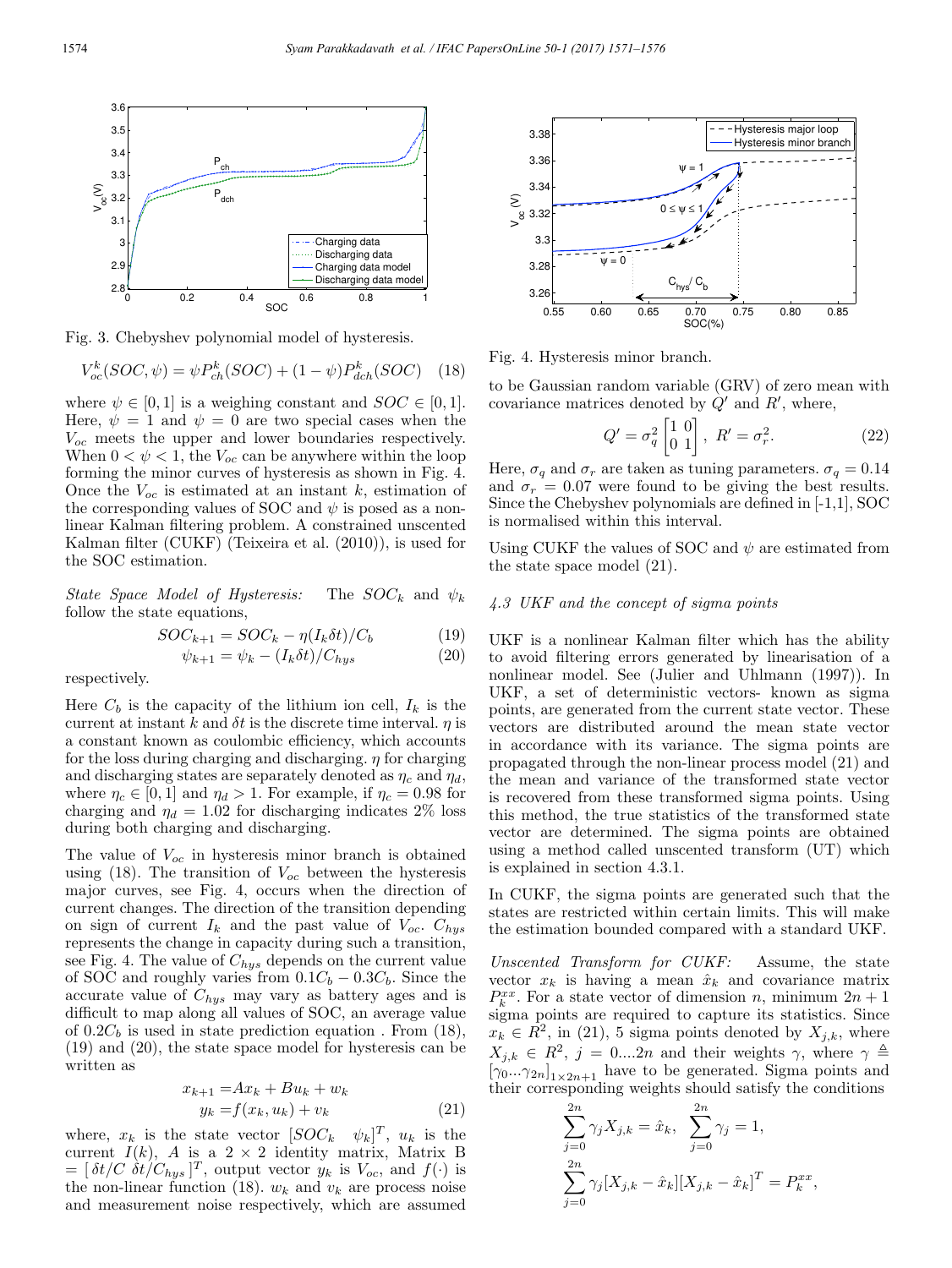and  $\gamma_j \geq 0$ , for all  $j = 0, 1, \ldots, 2n$ . Since, SOC and  $\psi$  are confined in the interval  $[0, 1]$ , all sigma points have to be restricted between the lower and upper limit:  $[0, 0]^T$  and  $[1, 1]^T$  denoted by  $d_k$  and  $e_k$  respectively. So, a method called interval constrained unscented transform (ICUT) (Teixeira et al. (2010)) is used to generate the sigma points which confirms to the inequality  $d_k \leq \hat{x}_k \leq e_k$ .

The sigma point matrix  $X_k$  consisting of the sigma point vectors  $X_{i,k}$ , are generated by,

 $X_k = \hat{x}_k \begin{bmatrix} 1 & 1 & \dots & 1 \end{bmatrix}_{1 \times 2n+1} + \begin{bmatrix} 0_{n \times 1} & M_{k(n \times 2n)} \end{bmatrix}$  (23) where,

$$
col_j(M_k) =
$$
  
\n
$$
\begin{cases}\n\min(col_j(\Theta_k))col_j[(P_k^{xx})^{\frac{1}{2}}], & j = 1...n \\
-\min(col_j(\Theta_k))col_j[(P_k^{xx})^{\frac{1}{2}}], & j = n+1...2n.\n\end{cases}
$$
\n(24)

Here  $col_j(\cdot)$  is the  $j^{th}$  column of a matrix and min( $\cdot$ ) represents the element having the minimum value in a vector.

For 
$$
i = 1...n
$$
 and  $j = 1...2n$ ,  
\n
$$
\Theta_{i,j,k} = \begin{cases}\n\sqrt{n + \lambda}, & S_{i,j,k} = 0 \\
\min\left(\sqrt{n + \lambda}, \frac{(e_{i,k} - \hat{x}_{i,k})}{S_{i,j,k}}\right), & S_{i,j,k} > 0 \\
\min\left(\sqrt{n + \lambda}, \frac{(d_{i,k} - \hat{x}_{i,k})}{S_{i,j,k}}\right) & S_{i,j,k} < 0\n\end{cases}
$$
(25)

and,

$$
S_k = \left[ (P_k^{xx})^{\frac{1}{2}} - (P_k^{xx})^{\frac{1}{2}} \right]_{2 \times 2n}.
$$
 (26)

Here  $\lambda > -n$ , which needed to be tuned.  $\lambda$  decides the spread of sigma points around the mean and  $\lambda = -0.42$ was found to be giving the best result.

The weights  $\gamma_{j,k}$  can be calculated by,

$$
\gamma_{j,k} = \begin{cases} b_k, & j = 0\\ a_k \min(col_j(\Theta_k)) + b_k, & j = 1 \dots 2n \end{cases}
$$
 (27)

where,

$$
a_k = \frac{2\lambda - 1}{(2(n+\lambda)(\sum_{j=1}^n \min(col_j(\Theta_k)) - (2n+1)(\sqrt{n+\lambda}))}
$$
\n(28)

$$
b_k = \frac{1}{2(n+\lambda)} - a_k \sqrt{(n+\lambda)}\tag{29}
$$

The above procedure, which generates  $X_k$  and  $\gamma_k$  from  $x_k, P_k^{xx}, e, d, n$ , and  $\lambda$  is denoted by,

$$
[\gamma_k, X_k] \triangleq \beta_{ICUT}(\hat{x}_k, P_k^{xx}, e, d, n, \lambda).
$$
 (30)

## CUKF algorithm

Step 1: Initialisation. The Kalman gain  $(K_k)$ , process covariance matrix  $(P_k^{xx})$  and states  $x_k = [S_k, \psi_k]^T$  are set to their respective initial values.  $K_0$  is given an arbitrary positive value. Approximate values for  $S_0$  and  $\psi_0$  can be usually obtained from their last states.  $P_0^{xx}$  is usually set as a positive definite matrix having elements with reasonably high values. Here, the initial values are taken as,

$$
P_0^{xx} = \begin{bmatrix} 10^3 & 0 \\ 0 & 10^3 \end{bmatrix}, K_0 = \begin{bmatrix} 10^3, 10^3 \end{bmatrix}, \begin{bmatrix} S_0 \\ \psi_0 \end{bmatrix} = \begin{bmatrix} 0 \\ 1 \end{bmatrix}. \quad (31)
$$

Step 2: Sigma point generation using ICUT. Sigma points corresponding to the state  $\hat{x}_{k-1|k-1}$  and their weights are derived as,

$$
[\gamma_{k-1}, X_{k-1|k-1}] \triangleq \beta_{ICUT}(\hat{x}_{k-1|k-1}, P_{k-1|k-1}^{xx}, e, d, n, \lambda)
$$
\n(32)

where e and d are  $[1, 1]^T$  and  $[0, 0]^T$  respectively.

Step 3: State prediction. Each of these sigma points are applied to the state prediction equation in (21) to get the corresponding apriori transformed sigma points.

$$
X_{j,k|k-1} = AX_{j,k-1|k-1} + BU_{k-1,j} \in 0..2n.
$$
 (33)

The mean of the apriori state is calculated from transformed sigma points and their weights using the formula,

$$
\hat{x}_{k|k-1} = \sum_{j=0}^{2n} \gamma_j X_{j,k-1}.
$$
\n(34)

Using the weighted mean, forecast error covariance matrix can be found,

$$
P_{k|k-1}^{xx} = \sum_{j=0}^{2n} \gamma_j [X_{j,k|k-1} - \hat{x}_{k|k-1}] [X_{j,k|k-1} - \hat{x}_{k|k-1}]^T
$$
  
+  $Q'$  (35)

where  $Q'$  is as in (22).

Step 4: Updating the sigma points and their weights.  
\n
$$
[\gamma_k, X_{k|k-1}] = \beta_{ICUT}(\hat{x}_{k|k-1}, e, d, P_{k|k-1}^{xx}, n, \lambda).
$$
 (36)

Step 5: Generating the output vector. Output vectors for each sigma point

$$
Y_{j,k|k-1} = f\left(X_{j,k|k-1}\right). \tag{37}
$$

Mean output is,

$$
\hat{y}_{k|k-1} = \sum_{j=0}^{2n} \gamma_j Y_{j,k|k-1}.
$$
\n(38)

Here,  $\hat{y}_{k|k-1}$  is the estimated terminal voltage  $\hat{V}_t(k|k-1)$ calculated from the predicted states.

Step 6: Generating the covariance matrices. Innovation covariance matrix is derived as,

$$
P_{k|k-1}^{yy} = \sum_{j=0}^{2n} \gamma_j [Y_{j,k|k-1} - \hat{y}_{k|k-1}] [Y_{j,k|k-1} - \hat{y}_{k|k-1}]^T
$$
  
+  $R'$  (39)

where  $R'$  is taken as per (22).

Cross covariance matrix is obtained as,

$$
P_{k|k-1}^{xy} = \sum_{j=0}^{2n} \gamma_j [X_{j,k|k-1} - \hat{x}_{k|k-1}] [Y_{j,k|k-1} - \hat{y}_{k|k-1}]^T
$$
\n(40)

Step 7: Data assimilation. Kalman gain matrix is calculated

$$
K_k = P_{k|k-1}^{xy} \left( P_{k|k-1}^{yy} \right)^{-1} . \tag{41}
$$

Posteriori sigma points are obtained as,

$$
X_{j,k|k} = X_{k|k-1} + K_k(y_k - Y_{j,k|k-1})
$$
\n(42)

where the  $y_k$  is the measured  $V_t(k)$ . Posteriori mean state vector is calculated as,

$$
\hat{x}_{k|k} = \sum_{j=0}^{2n} \gamma_j X_{j,k|k}.
$$
\n(43)